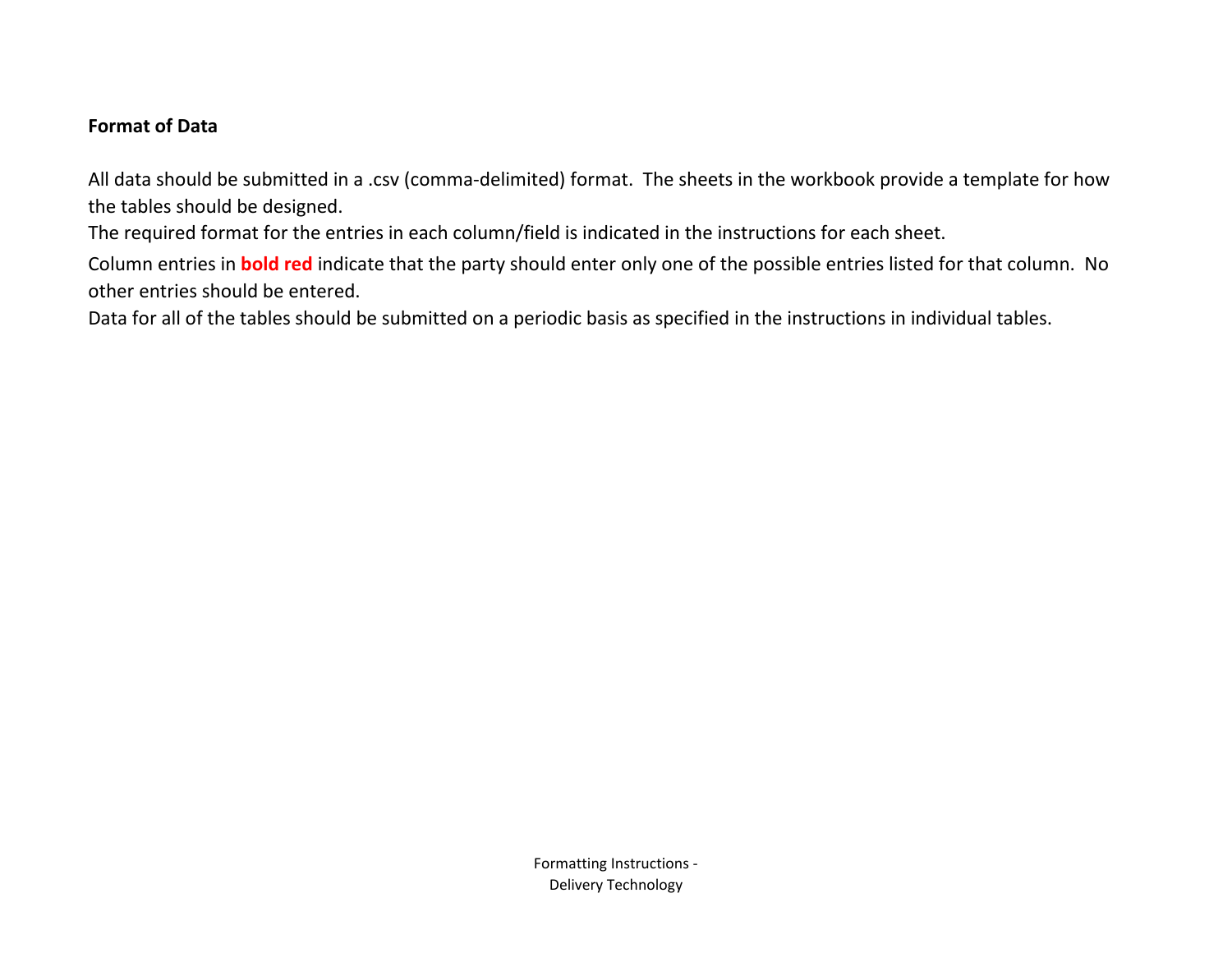## **"Availability and Subscription by delivery technology and distribution area for March 2014"**

For the month of March 2014, provide the availability and subscription data by distribution area and technology, separately for residential and other subscribers.

If multiple delivery technologies are used in a single distribution area, then multiple rows must be filled out for that distribution area, one for each delivery technology.

| Column | Variable Name    | Format  | <b>Possible Entries/</b> | <b>Description</b>                                                                                                 |  |  |  |
|--------|------------------|---------|--------------------------|--------------------------------------------------------------------------------------------------------------------|--|--|--|
|        |                  |         | <b>Example Entries</b>   |                                                                                                                    |  |  |  |
| A      | cllida           | Text    | DLLSTXNM3372B            | The CLLI distribution area code                                                                                    |  |  |  |
| B      | tech             | Integer | 1, 2, 3, 4, 5, 6         | Technology code of the service (see Tech Table for the 6 technology types)                                         |  |  |  |
| C      | residential      | Integer | 1,0                      | Location type - enter 1 if the location is residential and 0 if other (non-residential)<br>location                |  |  |  |
| D      | locs             | Integer | 605                      | Number of customer locations where the Company offers the technology                                               |  |  |  |
| E.     | subs MVPD        | Integer | 158                      | Number of subscribers to MVPD Service only as of the end of the month                                              |  |  |  |
| F.     | subs_IA          | Integer | 210                      | Number of subscribers to Internet Access Service only as of the end of the month                                   |  |  |  |
| G      | subs_Tel         | Integer | 28                       | Number of subscribers to Telephony Service only as of the end of the month                                         |  |  |  |
| H      | subs MVPD IA     | Integer | 322                      | Number of subscribers to MVPD Service and Internet Access Service only as of the end of<br>the month               |  |  |  |
|        | subs MVPD Tel    | Integer | 56                       | Number of subscribers to MVPD Service and Telephony Service only as of the end of the<br>lmonth                    |  |  |  |
|        | subs IA Tel      | Integer | 98                       | Number of subscribers to Internet Access Services and Telephony Service only as of the<br>end of the month         |  |  |  |
| K      | subs_MVPD_IA_Tel | Integer | 111                      | Number of subscribers to MVPD Service, Internet Access Service and Telephony Service<br>as of the end of the month |  |  |  |

## **Notes:**

**A, B, C**: Any variation in CLLI Distribution Area, Technology, or Location Type necessitates the creation of a new, unique record.

**C, E**: If any individual location can be served using multiple technologies, please record the location only under the observation with the largest technology code.

(For example, if a location can be served with both IPDSL and FTTP, include the location under the observation for technology code 6.)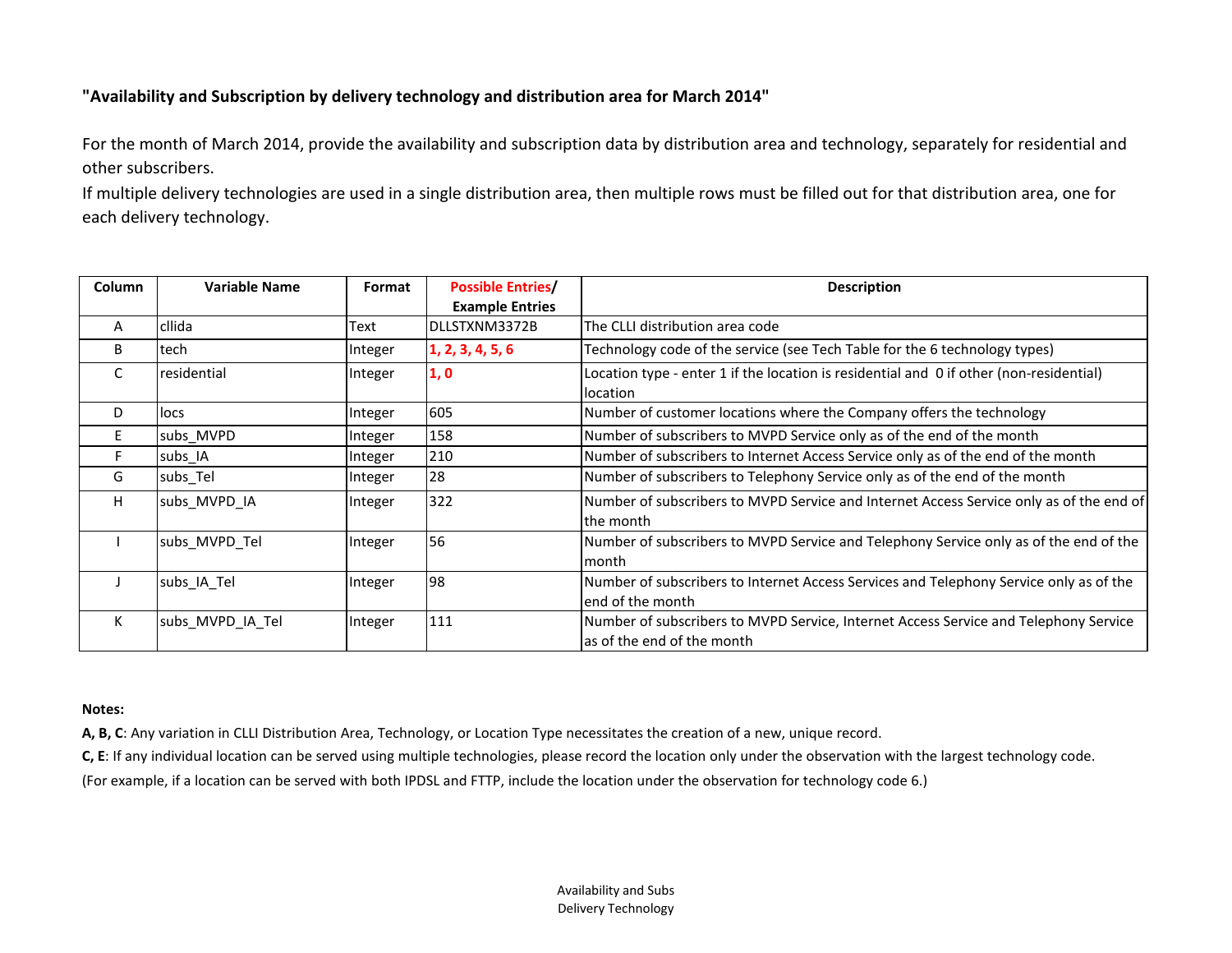| cllida        | tech           | residential | locs | subs_MVPD | subs_IA | subs_Tel | subs_MVPD_IA | subs_MVPD_Tel | subs_IA_Tel | subs_MVPD_IA_Tel |
|---------------|----------------|-------------|------|-----------|---------|----------|--------------|---------------|-------------|------------------|
| DLLSTXNM3372B | $\overline{4}$ |             | 605  | 158       | 210     | 28       | 322          | 56            | 98          | 111              |
|               |                |             |      |           |         |          |              |               |             |                  |
|               |                |             |      |           |         |          |              |               |             |                  |
|               |                |             |      |           |         |          |              |               |             |                  |
|               |                |             |      |           |         |          |              |               |             |                  |
|               |                |             |      |           |         |          |              |               |             |                  |
|               |                |             |      |           |         |          |              |               |             |                  |
|               |                |             |      |           |         |          |              |               |             |                  |
|               |                |             |      |           |         |          |              |               |             |                  |
|               |                |             |      |           |         |          |              |               |             |                  |
|               |                |             |      |           |         |          |              |               |             |                  |
|               |                |             |      |           |         |          |              |               |             |                  |
|               |                |             |      |           |         |          |              |               |             |                  |
|               |                |             |      |           |         |          |              |               |             |                  |
|               |                |             |      |           |         |          |              |               |             |                  |
|               |                |             |      |           |         |          |              |               |             |                  |